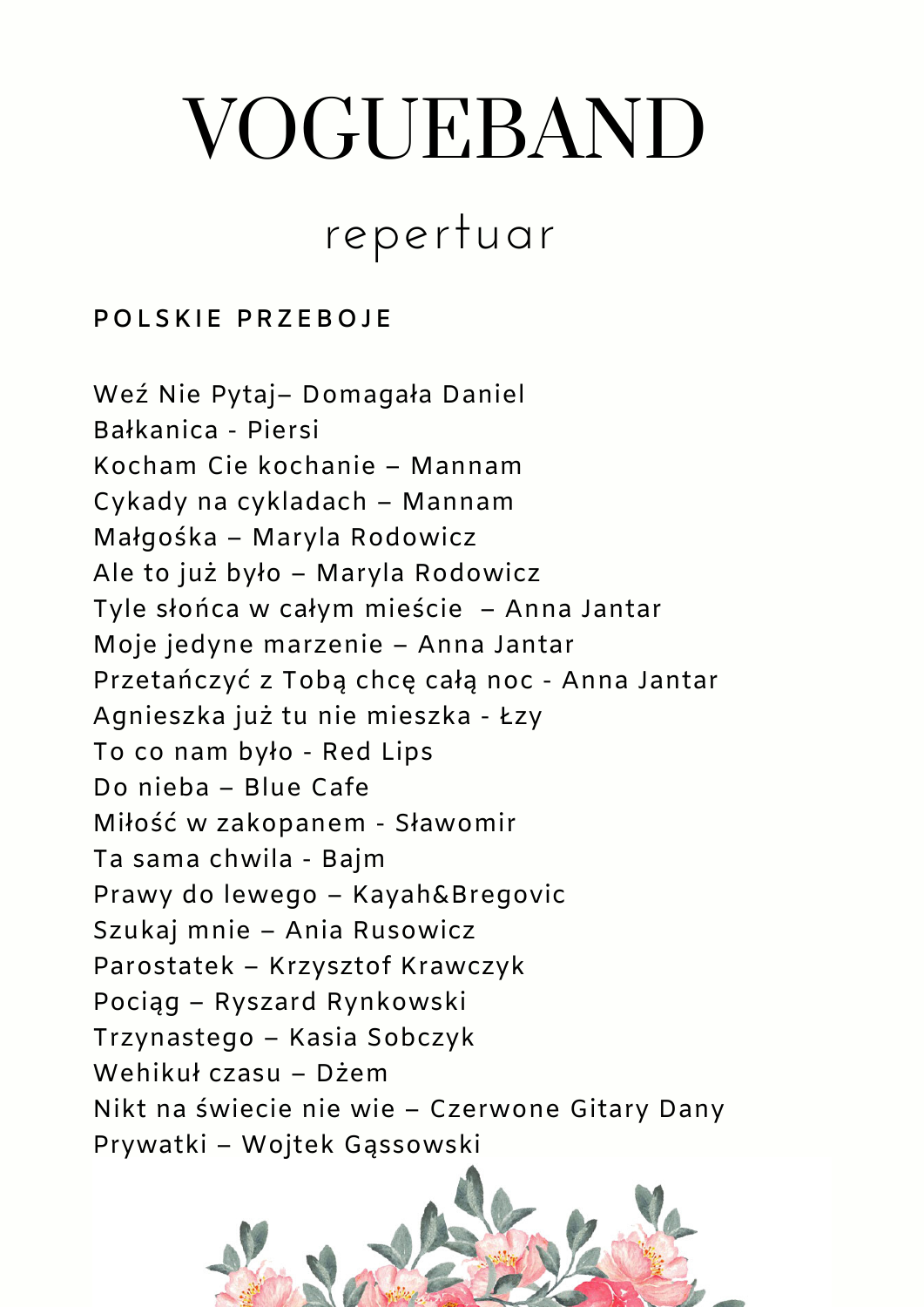W kinie w lublinie - Brathanki Czerwone korale - Brathanki Mniej niż zero – Lady Pank Ale w Koło jest wesoło- Perfect Całuj mnie – Piersi Ona jest ze snu – Ira Rudy się żeni – Big Cyc Nogi – Czarno Czarni Bolter-Daj mi tę noc (latin) Na jednej z dzikich plaż - Rotary

#### **POP/ROCK**

Shape of You – Ed Sheeran Dany El Mismo Sol - Alvaro Soler Sofia - Alvaro Soler Shut up and dance - Walk the Moon Despacito - Luis Fonsi, DaddyYankee We found love - Rihanna Happy – Pharrell Williams Sing it back – Moloko Balada ( che che re che ) – Gustavo Lima Ai se eu te pego – Michael Telo Get Lucky - Daft Punk Let's get loud - Jennifer Lopez Addicted to you – Shakira Wake me up – Avicii Moves like Jagger – Maroon 5

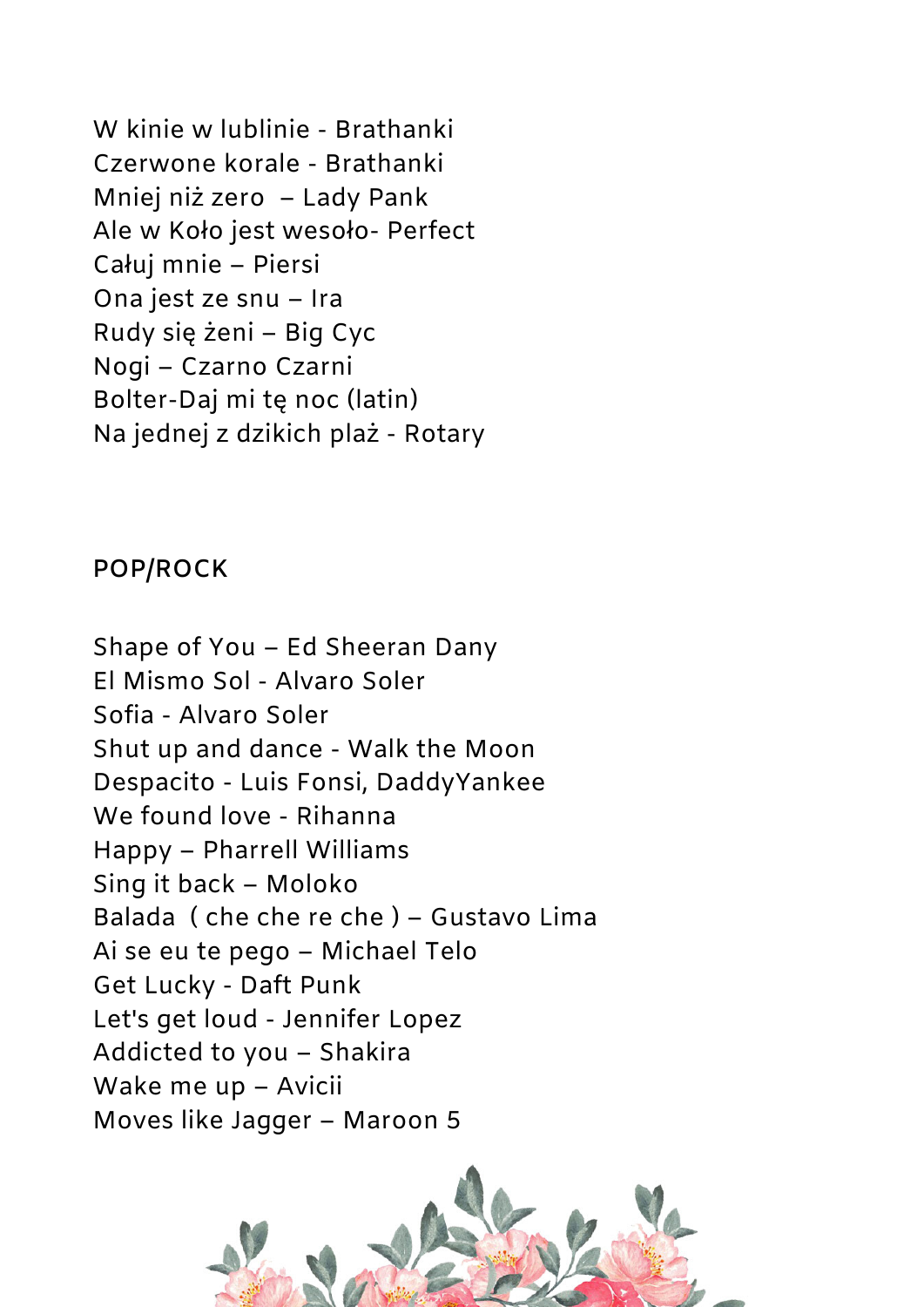Treasure – Bruno Mars Locked out of heaven – Bruno Mars Ain't no body – Chaka Khan Mamma mia it's italiano – Elena f eatGlance Cherri Cherri Lady – Modern Talking Everybody needs somebody – Blues Brothers One Way Ticket – Boney M Thinking out loud – Ed Sheeran Dany Mamma Maria – Ricchi a Poveri PrettyWoman – Roy Orbison Dany La Bamba – RitchieValens September – Earth , wind &fire Billie Jean – Michael Jackson Wake me up before you go go – Wham Simply the best – Tina Turner Use Somebody – Kings of Leon Dany Hot Stuff – Donna Summer I will Survive – Glora Gaynoir Lambada - Kaoma So excited – Pointer Sisters Gimme Gimme – Abba NahNah – Vaya Con Can't take my eyes – Andy Williams Smooth operator – Sade You Drive Me Crazy - Shakin Stevens Volare – Dominico Megundo Eye of the tiger – Survival You are the one that I want - Grease What is love – Haddaway Corona - Rhythm of the night